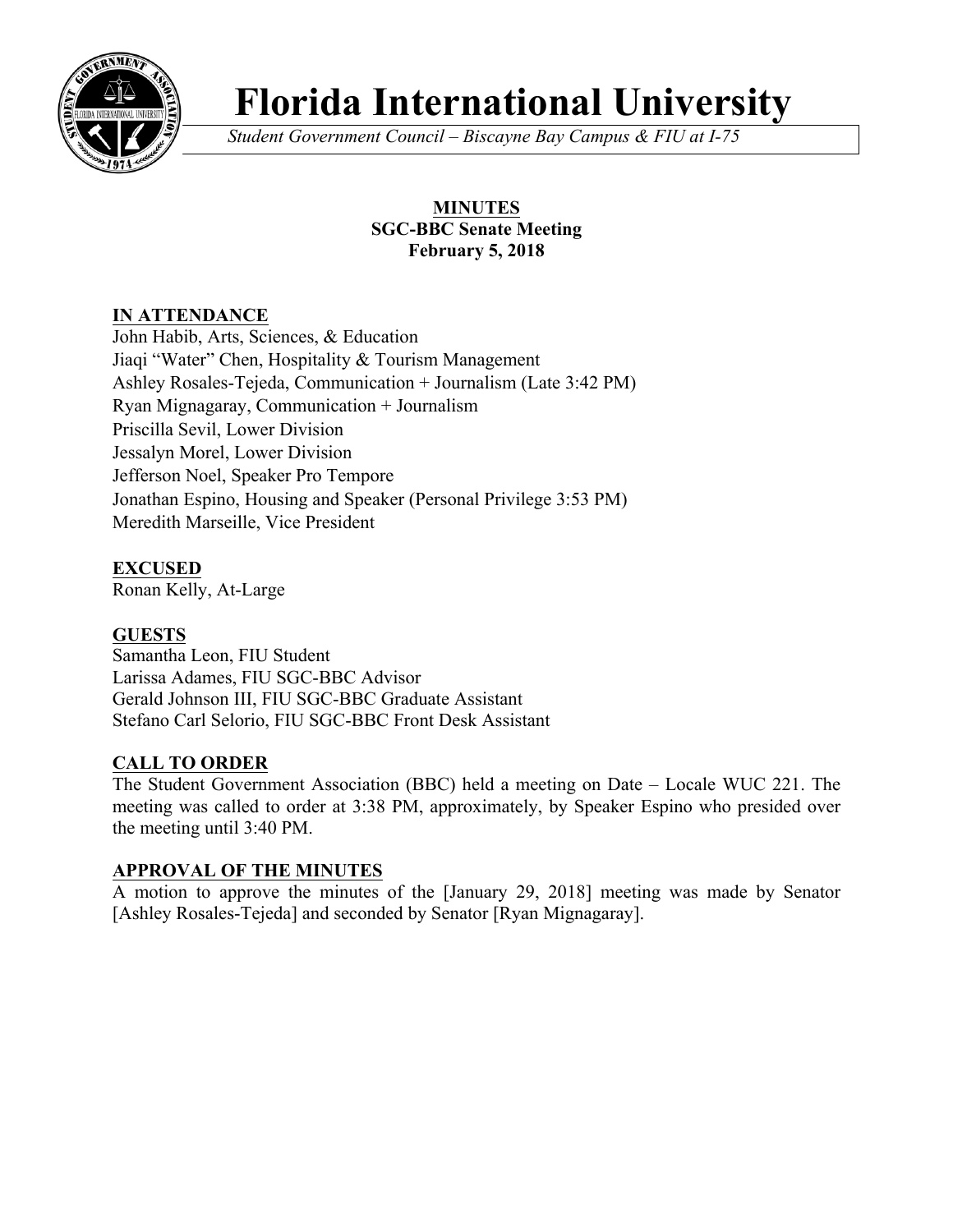### **SPEAKER OF SENATE REPORT**

Speaker Jonathan Espino stated the following,

- I. Bayview Housing Council
	- A. Voting occurred for the changes of the resolution.
	- B. Meeting with Andres Borromeo for the Bayview Housing Council logo.
	- C. The Bayview Housing Constitution was finished.

Speaker Jonathan Espino relinquished his position to Speaker Pro Tempore Jefferson Noel at 3:40 PM. Speaker Pro Tempore Jefferson Noel presided over the meeting in its entirety.

Speaker Jonathan Espino requested for a point of privilege at 3:53 PM.

## **VICE PRESIDENT REPORT**

Vice President Meredith Marseille stated the following,

- I. Special Projects
	- A. FIU Day
		- 1. Support in letting legislative know how much students love FIU.
- II. Student Leadership Summit
	- A. Keynote Speaker, Kristine Hadeed
	- B. Gave the closing remarks with SGC-MMC President Krista.
- III. Bayview Housing Council
	- A. The grammatical errors on the Constitutions and other resolutions have been addressed.
- IV. Tentative Timeline of Events
	- A. Applications will be open from mid March to early April.

### **SPEAKER PRO TEMPORE REPORT**

Speaker Pro Tempore Jefferson Noel stated the following,

- I. Doughnuts with the Dean
	- A. Senator Jiaqi Chen and Ryan Mignagaray will be presenting a Finance Request.
- II. Future Leaders Solving Current Problems Conference
	- A. An ad-hoc meeting will be held from February 9, 2018 to February 12, 2018.

### **RLJ CHAIR REPORT**

Senator Jessalyn Morel stated the following,

- I. Recruitment for the RLJ Committee
	- A. Requesting senators to partake in the RLJ Committee; meetings are held on Mondays.

### **STUDENT ADVOCACY CHAIR REPORT**

Senator Ashley Rosales-Tejeda stated the following,

I. Student Advocacy Committee Meeting Dates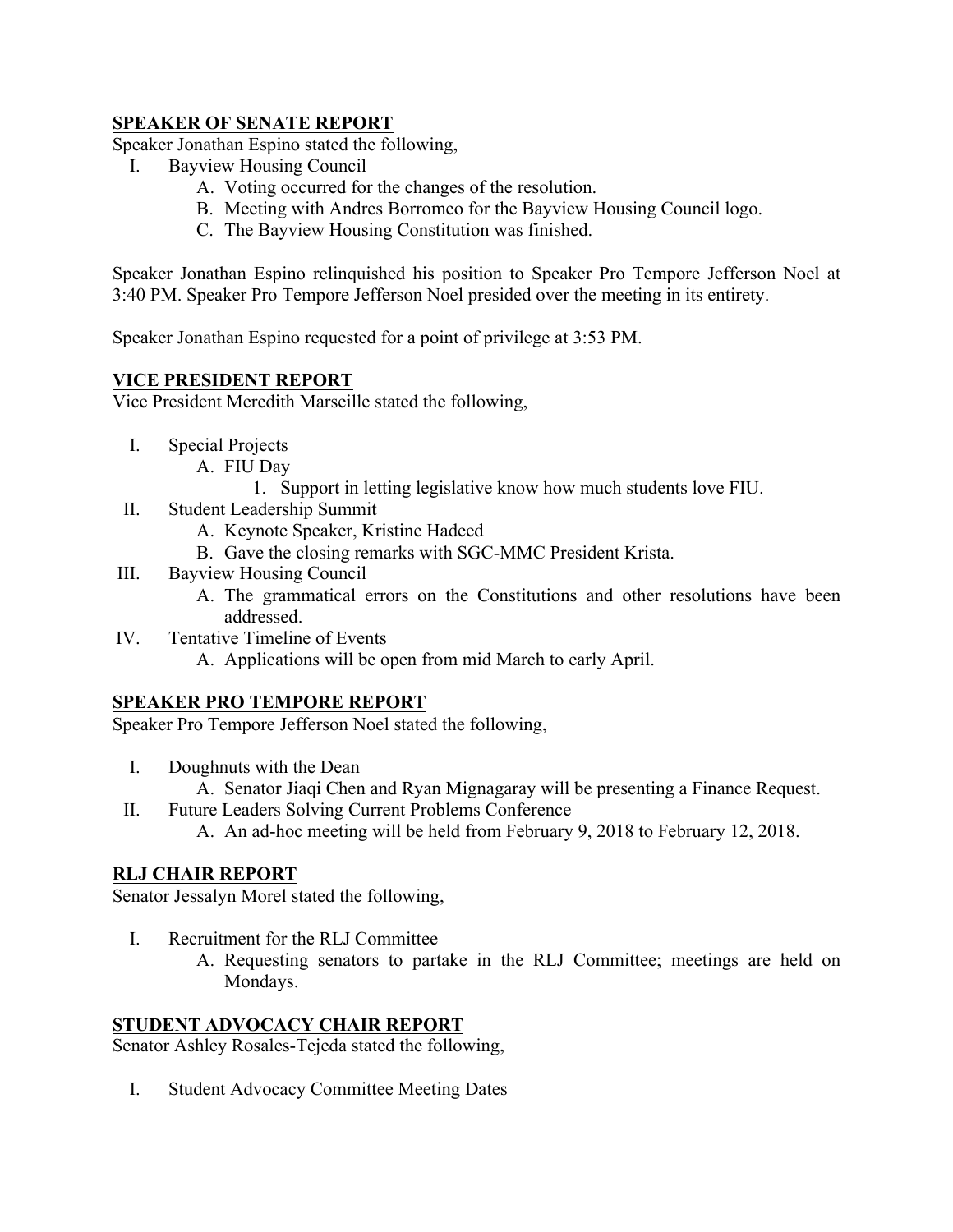A. Meetings are held on Thursdays.

#### **ADVISOR REPORT**

FIU SGC-BBC Advisor Larissa Adames stated the following,

- I. Town Hall Meeting with President Rosenberg on February 12, 2018
	- A. A reminder to invite faculty/staff and students to
- II. FIU Day
	- A. On campus events will be going on.
	- B. Write/Tweet to our Floridian legislatures on how great FIU is.
	- C. Senator John Habib, Chief of Staff Jamie Adelson, and Director of Events Ana Rubiano will be tabling.
- III. Budget Deliberations
	- A. Budget Deliberations for BBC will be held on February 15, 2018
- IV. Student Admitted Day
	- A. This event will be held on Saturday, March 3, 2018.
- V. FIU SGC-BBC OrgSync
	- A. The goal is to reach 500 members on our FIU-SGC BBC Portal; currently there are 228 members who signed up.

FIU SGC-BBC Graduate Assistant Gerald Johnson III stated the following,

- I. Legislative Lounge
	- B. The kick-off was a success.

### **OLD BUSINESS**

I. Minutes for January 29, 2018 Please refer to CALL TO ORDER

#### **NEW BUSINESS**

A motion was made to amend the agenda to add Doughnuts with the Dean under Finance Requests was made by Senator Ryan Mignagary.

The friendly amendment was made by Senator Jessalyn Morel.

The amendment was accepted by Senator Ryan Mignagarary. The amendment was seconded by Senator Jessalyn Morel.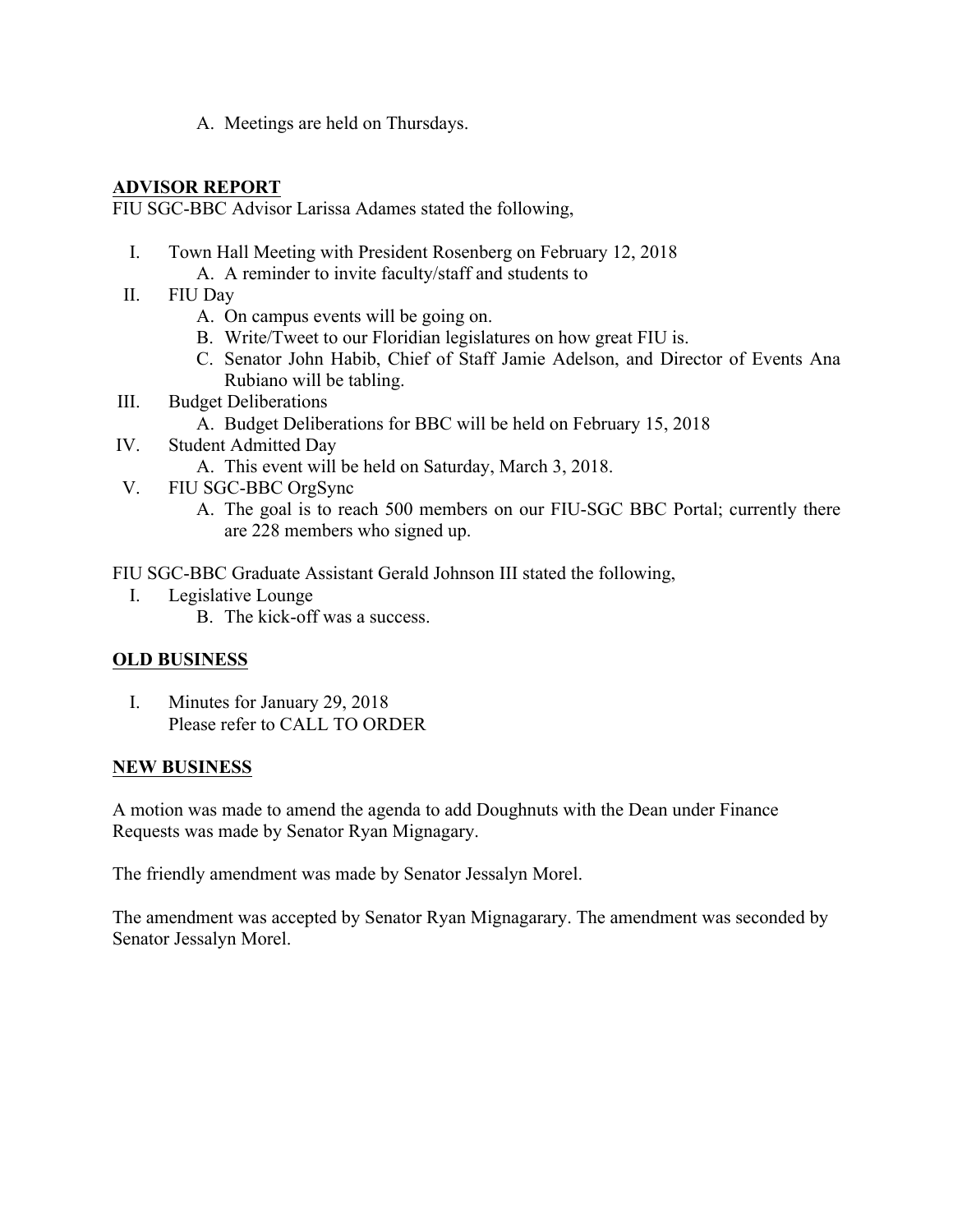### I. Appointments

A motion to appoint [Senator Jiaqi Chen] to be a members in the Finance Committee was made by Senator [Jessalyn Morel] and seconded by Senator [Priscilla Sevil].

The motion passed unanimously with 7-0-0.

- AYE John Habib, Arts, Sciences, & Education
- AYE Jiaqi "Water" Chen, Hospitality & Tourism Management
- AYE Ashley Rosales-Tejeda, Communication + Journalism (Late 3:42 PM)
- AYE Ryan Mignagaray, Communication + Journalism
- AYE Priscilla Sevil, Lower Division
- AYE Jessalyn Morel, Lower Division
- AYE Jefferson Noel, Speaker Pro Tempore
- II. Finance Requests A. Samantha Leon

A motion to allocate \$120.00 to Samantha Leon for the Association of Writers & Writing Programs was made by Senator Ashley Rosales-Tejeda and seconded by Senator Jessalyn Morel.

The motion passed unanimously with 7-0-0.

- AYE John Habib, Arts, Sciences, & Education
- AYE Jiaqi "Water" Chen, Hospitality & Tourism Management
- AYE Ashley Rosales-Tejeda, Communication + Journalism (Late 3:42 PM)
- AYE Ryan Mignagaray, Communication + Journalism
- AYE Priscilla Sevil, Lower Division
- AYE Jessalyn Morel, Lower Division
- AYE Jefferson Noel, Speaker Pro Tempore